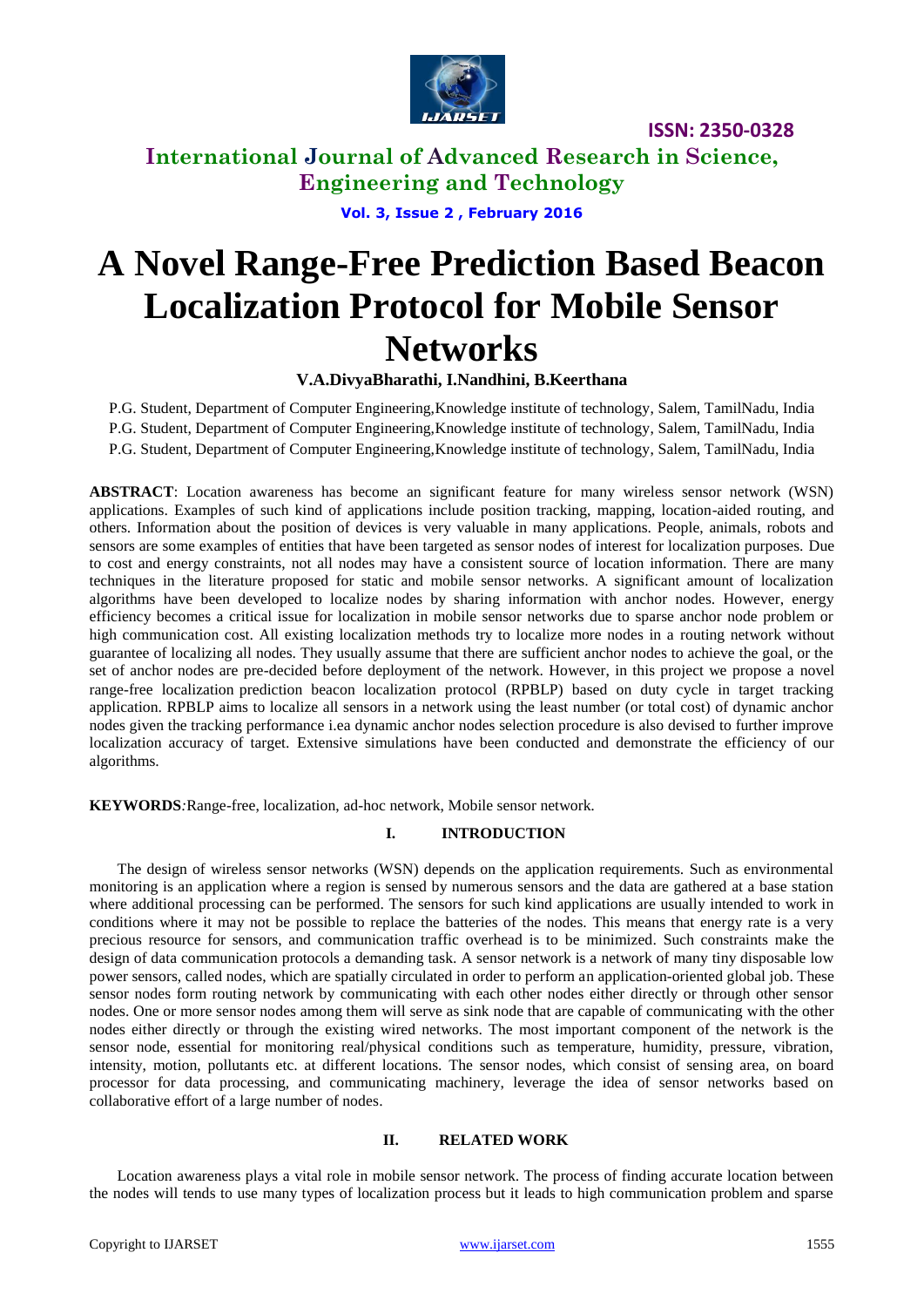

### **International Journal of Advanced Research in Science, Engineering and Technology**

### **Vol. 3, Issue 2 , February 2016**

anchor node. Therefore they initialize historical beacons and received signal strength (RSS).The goal of a beacon is to make an announcement to anchor node in previous time slot and RSS is used for calculating the constrained region. Thus, the above process minimizes the power wastage that is necessary in case of high communication.

LjubicaBlazevic et al.[1] specified the combination of location-based routing and link state routing to achieve the scalability process in large mobile ad hoc networks. If the nodes and holes cause high mobility, in order to save battery the nodes frequently gets disconnected. In that case, the location-based routing is used as Terminode Remote Routing (TRR) and link state routing is used as Terminode Local Routing (TLR). TRR is used when the destination between the nodes is far and TLR is used when the destination between the nodes is closer.

HarshaChenji et al.[2]proposed a FUZLOC, the fuzzy logic-based localization method, it involves the process of finding accurate location in a noisy and harsh environment. FUZLOC consists of two types of constituent system such as fuzzy multilateration and grid predictor. The as fuzzy multilateration is used for localization process whereas grid predictor is used in anchor node for sparse network. In order to decrease the localization error more number of anchor nodes is deployed and it slightly increases the storage requirement.

Anushiya A Kannan et al.[3] proposed simulated annealing technique to reduce flip ambiguity problem that causes larger errors in location estimation and it is a major problem in wireless sensor network. Simulated annealing technique is used to calculate the accurate location between the nodes, and the optimization is used to some nodes that have flip ambiguity problem. The flip ambiguity problem is identified with the help of neighbourhood information of nodes and is used, in a sensor network having medium and high node density and for low density it will maintain the required neighborhood information of nodes, after identifying flip ambiguity problem the node is moved to the correct position. In addition it gives a better accuracy in localization process.

KiranYedavalli et al.[4] proposed SBL (sequence based localization), a simple and novel based localization process, and it use location sequences to identify distinct regions in the localization space. The location between unknown node and the reference nodes is estimated sequence using RSS measurements of RF signals using the predetermined list of all feasible location sequence, called the location sequence table. Both SBL to RF channel achieve the robustness in distance estimation process.

Yi Zou et al.[5] proposed virtual force algorithm (VFA) to increase the sensor network coverage area in larger extend. Thegiven number of sensors is randomly deployed in the sensor network to maximize the sensor field coverage, the VFA algorithm uses the force-directed approach that attempts to determine virtual motion paths and the rate of movement for the randomly-placed sensors using the combination of attractive and repulsive forces between the nodes. The sensor positions are identified, and redeployed to these positions with the help of energy consideration incorporated**.** VFA algorithm ensures flexibility, computation time and a one-time repositioning of the sensors.

Sung-Hwa Hong et al.[6] proposed a localization algorithm that helps to estimate the position of nodes. The nodes are sensor and it continuously move, along with the sensor node such as travelling nodes, anchor nodes and gate node are also moved because each of them attached with each other. It is also used to calculate indefinite travelling direction arises between the nodes.

#### **III. LOCALIZATION APPROACHES**

Many localization algorithms have been proposed over the past few years. Localization approaches for WSNs can be divided into two main categories. Range-based techniques require special hardware for estimating the distance between anchors and regular nodes, which may become prohibitively expensive. Range-free techniques, on the other hand, do not impose such demand as an anchor informs other nodes about its own position through message passing. After finishing the distance-from-anchor estimation process, a regular node can determine its own position through a variety of methods, such as multilateration, and triangulation. If necessary, an optional step is performed, in which regular nodes exchange messages among themselves to refine their locations.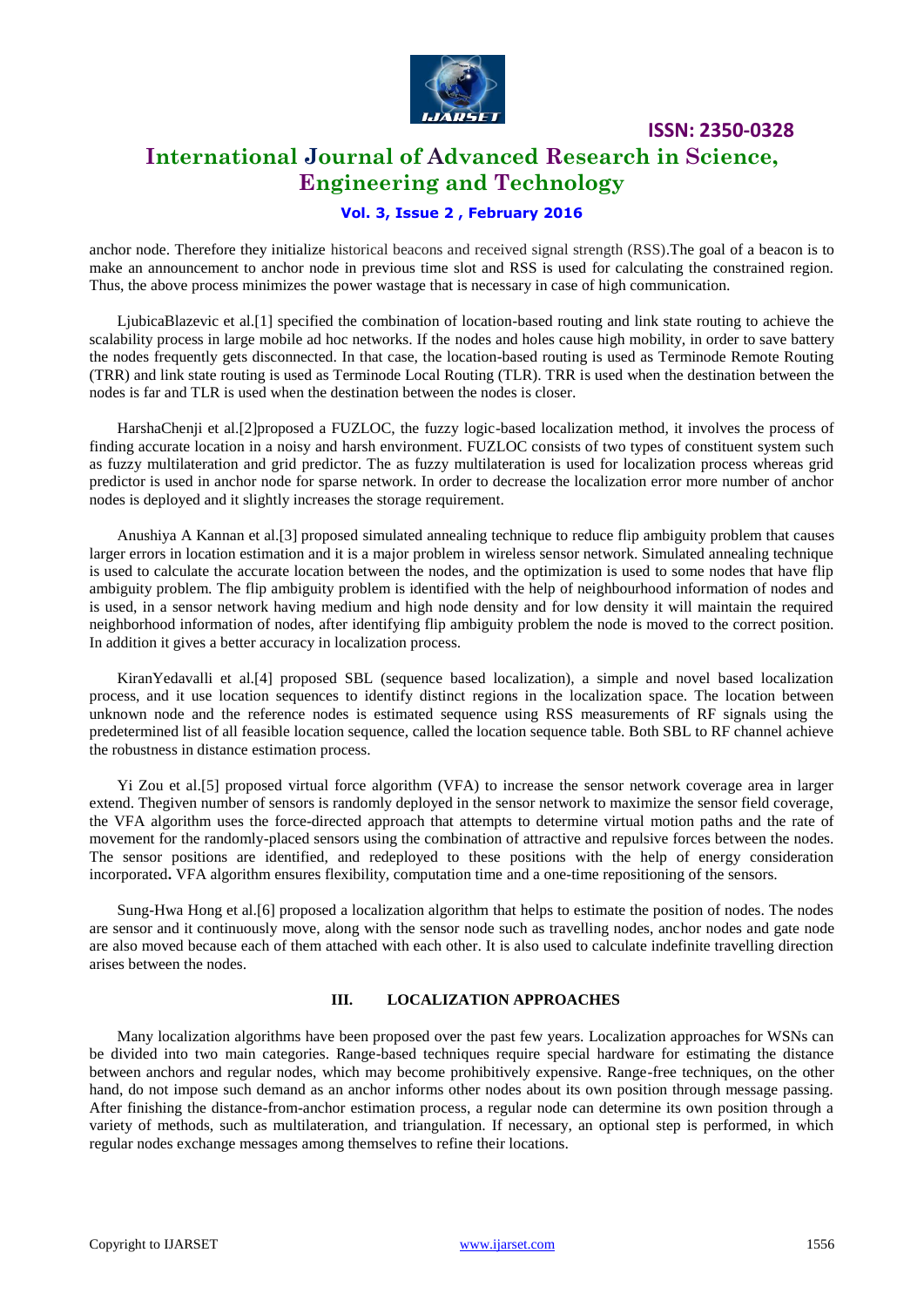

# **International Journal of Advanced Research in Science, Engineering and Technology**

**ISSN: 2350-0328**

### **Vol. 3, Issue 2 , February 2016**

#### **PriorRange-Free LocalizationAlgorithms**

In subsequent discussion, each anchor node sends a beacon (which carries its location information) to its onehop neighbors (called one-hop-beacon-broadcasting) or its one-hop and two-hop neighbors (called two-hop-beacon broadcasting) or all nodes. Normal node collects beacons from anchor nodes to determine its location.

**Monte Carlo Localization (MCL)** is the methods used in robotics to locate a mobile robot. In MCL the filtering occurs by using the position information obtained from both the one-hop and two-hop anchors. The one-hopanchor group is composed of the anchors the sensor node heard directly. These anchors are assumed to be in the radio range r of the sensor node. The two-hop-anchor group is composed of anchors the sensor node did not hear itself but its one-hop neighbors did. These anchors are assumed to be in the range 2r of the sensor node but not within a radius r. In other words, MCL makes use of negative information. Note that this usually leads to improved localization accuracy in an obstacle-free deployment area but is quite risky otherwise.

**Monte Carlo Localization Boxed** is despite being quite accurate, especially in low-anchor configurations. MCB uses steps similar to those of MCL. The original MCL algorithm uses information about one-hop and two-hop anchors at filtering time only, for rejecting impossible location samples. In MCB, we use the information about the anchors heard to constrain the area from which the location samples are drawn. Namely, we constrain the area from which samples are drawn by building a box that covers the region where anchors' radio ranges overlap.Most importantly, it ensures that a node having heard anchors will be localized and it will not pay a high price in term of processing time and energy expenditure because of the inefficiency of the localization algorithm.

Further, there is a refinement of the MSL algorithm, named the **Improved Monte Carlo Localization (IMCL) algorithm**. The IMCL algorithm divides the communication region of normal node into eight sectors of equal size, and extends the radius of each sector to the maximal distance from normal node to the valid location samples within the sector. In the IMCL algorithm, a sample is considered valid (invalid) for normal node, if it is inside (outside) the intersection of the anchor-constrained region of normal node and all neighbor constrained regions of the one-hop neighboring normal nodes of normal node.

The challenges are However, when the anchor density is high, the MCB algorithm may generate much more valid location samples than necessary for estimating the location of normal nodes. Although the MSL algorithm can estimate the location of normal node more accurate than the MCB and MCL algorithms, it incurs higher communication costs at the same time. However, it is not easy in practice to predict the mobility pattern of normal nodes accurately.

### **IV. LOCALIZATION ESTIMATES**

The localization performance from intermediate AOA estimates the Gaussian with variance as bound. This is then compared to variance  $\sigma^2_{\rm rss}$  of the bound based on the entire set of raw RSS measurements. Because the observations are assumed Gaussian in each case.

**Case 1**: RSS  $\rightarrow$  (x, y)'s

In this case, the measurement vector s consists of all RSS measurements from all node pairs,  $\{s_{irt}\}_{i\in Vrt}$ ,  $\forall r \neq t$  and has mean  $E[s] = \mu_s$ . The unknown parameters  $\{x_n, y_n, \phi_n\}_n = 4:N$  and  $\{\mu_{rt}\}_{r \neq t}$  are collected into a parameter vector  $p_1$ . Defining  $G_{p18}^T \equiv \nabla p1$  ( $\mu \int_s^T$ ), the FIM for estimating p1 from M independent observations of s is

$$
\mathbf{I}_{p18} = \mathbf{M} / \sigma^2_{\text{rss}} \mathbf{G}_{p18}^{\text{T}} \mathbf{G}_{p18},
$$

and the associated bound on the covariance matrix for estimates pˆ1 is

$$
\Sigma_{\rm p18}\,{\ge}\,\sigma\,^2_{\rm rss}/\,M\,\rm{[G}^T_{\rm p18}G_{\rm p18}]-1\,\,,
$$

where for matrices,  $A \geq B$  means that  $A - B$  is positive semi-definite.

**Case 2:** RSS  $\rightarrow \theta$ <sup>2</sup>s  $\rightarrow$  (x, y)<sup>2</sup>s

In this case, the measurement vector  $\theta^{\uparrow}$  consists of all N<sup>2</sup> – N AOA estimates  $\{\theta_{\text{rt}}\}_{\text{r}\neq\text{t}}$  and has an associated diagonal covariance matrix,  $\Sigma_{\theta}$ , those elements are calculated.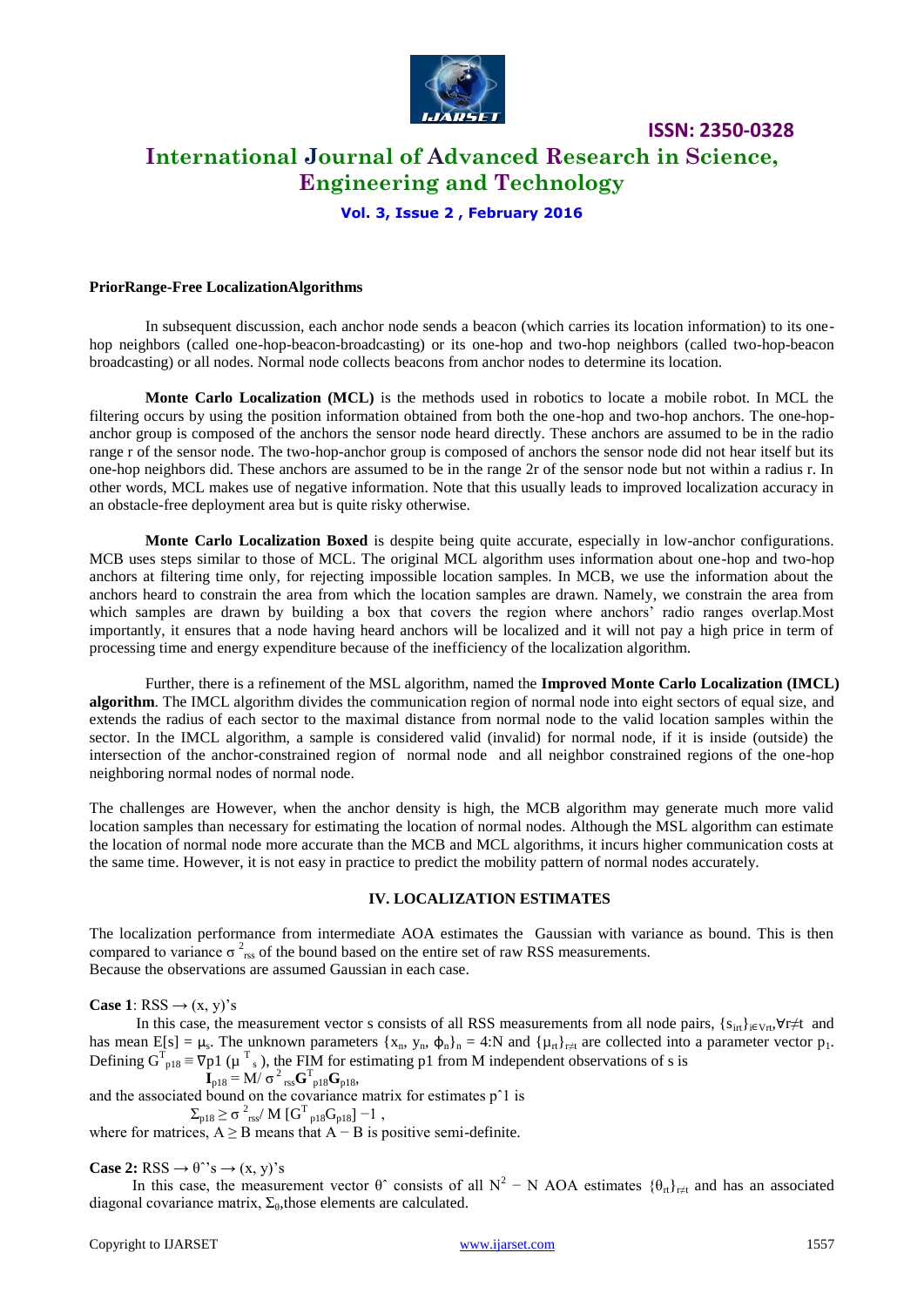

### **International Journal of Advanced Research in Science, Engineering and Technology**

### **Vol. 3, Issue 2 , February 2016**

For this case, the unknown parameter vector,  $p_2$ , only contains positions and orientations as  $\{x_n, y_n, \varphi_n\}_n=4:N$ . The FIM for estimating  $p_2$  from  $\theta^{\wedge}$  is

 $I_{p2\theta} = G^{T}_{p2\theta} \Sigma^{-1}{}_{\theta} G_{p2\theta}$ The associated covariance of  $p_2$  estimates obtained from  $\theta^*$ 's is  $\Sigma \mathrm{p}_{2\mathrm{\theta}} \geq [\mathrm{G}^{\mathrm{T}}_{\mathrm{p2\theta}} \Sigma^{-1}{}_\mathrm{\theta} \mathrm{~G}_{\mathrm{p2\theta}}]^{\mathrm{-1}} \ .$ If var( $\theta$ <sup>'</sup>)  $\approx$  constant for all arrival angles, then can be simplified by substituting  $\Sigma_{\theta} = I$  var( $\theta$ )  $\Sigma_{\rm p2\theta} \geq \sigma^2_{\rm~rss}$  /M [  ${\rm \bar{G}}^{\rm T}_{\rm~\Theta s} {\rm G}_{\Theta s}$  ] $^{-1}{}_{1,1}$  £[ ${\rm G}^{\rm T}_{\rm~p2\theta} {\rm G}_{\rm p2\theta}$  ] $^{-1}$ 

### **V. PROPOSED SYSTEM**

In wireless sensor networks, the existing range-free localization techniques are based on either centralized approach or distributed approach. The centralized approach causes overhead, latency, and so forth, while the distributed approach is more complex. Different from the existing work on localization algorithms for mobile WSNs, we study the cooperation between neighbour nodes that achieve high localization performance. Our scheme belongs to the range-free category of localization algorithms in terms of target tracking under mobile wireless sensor networks. The centralized approach faces limitations related to overhead, latency, and so forth, whereas the distributed approach suffers from problems related to high complexity. Hence, we propose a hierarchical architecture, which uses the advantage of both centralized and distributed architecture. As a result, the hierarchical architecture overcomes the limitations of the existing works.

We introduce a range-free localization algorithm HitBall, for mobile sensor node networks. In order to address the sparse anchor node problem and high communication cost problem, our algorithm fully utilizes the advantages of the communication ranges (of nodes), historical beacons, and RSS (of beacons), which are free of communication cost. To the best of our knowledge, our algorithm is the first one to use the RSS of historical beacons in mobile sensor node localization. Our algorithm includes three new constrained regions. A constrained region is a region that can cover the location of the target normal node, e.g., the communication range of a one-hop neighbouring anchor node (which is widely adopted in existing range-free algorithms). According to the theoretical analysis and simulation results, the three constrained regions can indeed improve the localization accuracy. Besides, our algorithm has low communication cost (only one-hop beacon broadcasting is required). To achieve high location performance with low communication cost, propose a novel range-free localization prediction beacon localization protocol (RPBLP) based on duty cycle in target tracking application.

#### **A. The Hitball Algorithm**

Throughout this work, mobile sensor networks are assumed to have mobile normal nodes and mobile anchor nodes. Each anchor node is assumed to broadcast a beacon that carries its location information to its one-hop neighbouring normal nodes per slot (i.e., one-hop-beacon broadcasting). Each normal node can determine the possible region (of its location) by the aid of collected beacons. A possible region of normal node's location is a region which covers normal node's location. Clearly, a smaller possible region implies higher localization accuracy. A beacon is called a **current beacon** if it is delivered in the current time slot, and a **historical beacon** otherwise (i.e., prior to the current time slot). Associated with each current beacon, there is a one-hop anchor- constrained region, which is the communication range of the anchor node when it sent out the beacon.

Besides, associated with each historical beacon, there is a historical-anchor-constrained region, which is a circle centred at the anchor node that sent out the beacon. If the historical beacon was delivered t time slots ago, then the circle has a radius of r+vmax\_t, where r is the communication radius of an anchor node and vmax is the maximum moving distance of a normal node during a time slot.

The Hit Ball algorithm and MCL-based range-free localization algorithms determine the possible region of normal node's location by finding the intersection of all one-hop-anchor-constrained regions of normal node with others constrained regions (e.g., historical anchor- constrained regions and ring areas centred at two-hop neighbouring anchor nodes of normal node). In these algorithms, more constrained regions can determine a smaller possible region of normal node's location and hence improve the localization accuracy. Our possible region of normal node's location is the intersection of one-hop-anchor-constrained regions, historical anchor- constrained regions, and the proposed three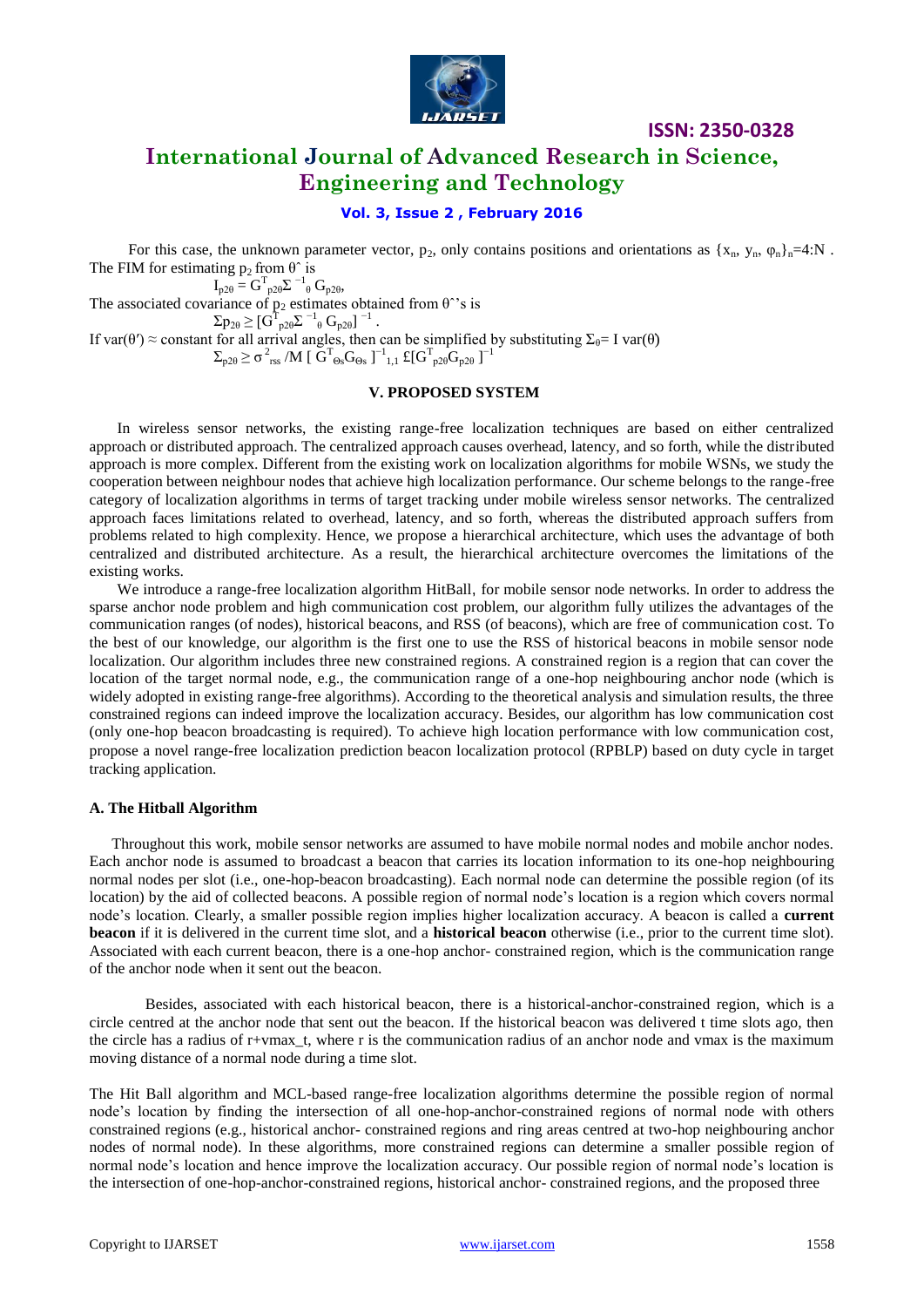

### **International Journal of Advanced Research in Science, Engineering and Technology**

**Vol. 3, Issue 2 , February 2016**

RSS constrained regions. Use RSS values of beacons to derive three constrained regions, **CC-region, CH-region and HH-region.** Developing the three constrained regions requires extremely low communication cost (only one-hopbeacon broadcasting).

### **B. Range-freelocalization predictionbeacon localization protocol (RPBLP)**

In order to overcome these issues, in this work, we propose a dynamic anchor nodes selection with duty cycle based architecture for range-free localization in sensor network. Initially anchor nodes are selected based on the receiving target beacon. Under prediction of target beacon, set of neighbour's start scanning process which helps in estimating the position of target sensor nodes with reference to the anchor sensor nodes location. Under this work selection and usage of the anchor nodes within each neighbour set reduces the overhead and complexity in the network. At every sampling instant, only one neighbour set of sensors that located in the proximity of the target is activated which act as actor nodes, whereas the other normal nodes are inactive. This duty cycle scheme is to solve the problem of the unbalanced energy consumption and harvesting speed in ambient powered mobile WSNs, which applies a transmission power control scheme to enhance or minimize the communication distance of nodes based on the energy level situation. By applying such a scheme, the nodes with superior remaining energy resource or higher energy harvesting capability will take more responses to the network packet delivery, while the other sensor nodes will be in an sleep state for longer time.

### **C. Duty Cycle Based Scheduling:**

Due to economic considerations, mobile sensor networks characteristically have sparse anchor sensor nodes which make most range-free localization algorithms inaccurate. However, due to the power restriction of mobile sensor nodes (i.e., they are battery-operated) and high energy consumption by communication, huge communication cost will significantly reduce the network life time. Measurements have revealed that the power that a node spends even as idly listening amounts to 50%-100% of the energy required for receiving. Furthermore, typically, a normal node would spend a substantial fraction of the time in the idle state. So, idle listening state has been known as one of major sources of energy waste in sensor networks and duty cycle based scheduling has been widely important. The mainstream of research on duty cycle based scheduling can be divided into two approaches. One approach, the "periodical packetbeacon", consider periodical packet arrival, thus proposing a periodic active/sleep schedule.

The 2nd approach is "coverage-beacon", which assumes high density of nodes, thus maintaining the connectivity of the wireless network by a subset of nodes which are ON all the time, at the same time as letting the other sensor nodes in sleep state. There also different strategies for adaptation of the sleeping schedule, the ON state time period according to dissimilar criteria, such as the overheard messages, the network topology, the residual energy/power of the sensor nodes, the mainly updated neighbour sleeping schedule, the table of neighbour nodes' sleeping state schedule, the most number of packets queued in the MAC layer, and the waiting time of packets and the length of waiting queue in the previous node.

### **VI. IMPLEMENTATION OF RPBLP**

Our scheme belongs to the range-free category of localization algorithms in terms of target tracking under mobile wireless sensor networks. In order to address the sparse anchor node problem, energy consumption and high communication cost problem, our RPBLP fully utilizes the advantages of the communication ranges (of nodes), prediction beacons, and RSS (of beacons), which are free of communication cost.

We utilize two approaches to reduce the energy consumption during this proactive wake-up process:

- 1. Reduce the number of listening sensor nodes.
- 2. Formulate the sleep prototype to shorten the active time.

In this module, this quantifies the benefits of our protocol in terms of energy/power consumed and tracking accuracy under different mobility patterns. The key problem in tracking a mobile node as target is accuracy of tracking and energy expenditure. The accuracy of tracking is powerfully influenced by the number of active nodes (active under target prediction beacon). The more sensor nodes that are in active state, among the nodes the higher node will be able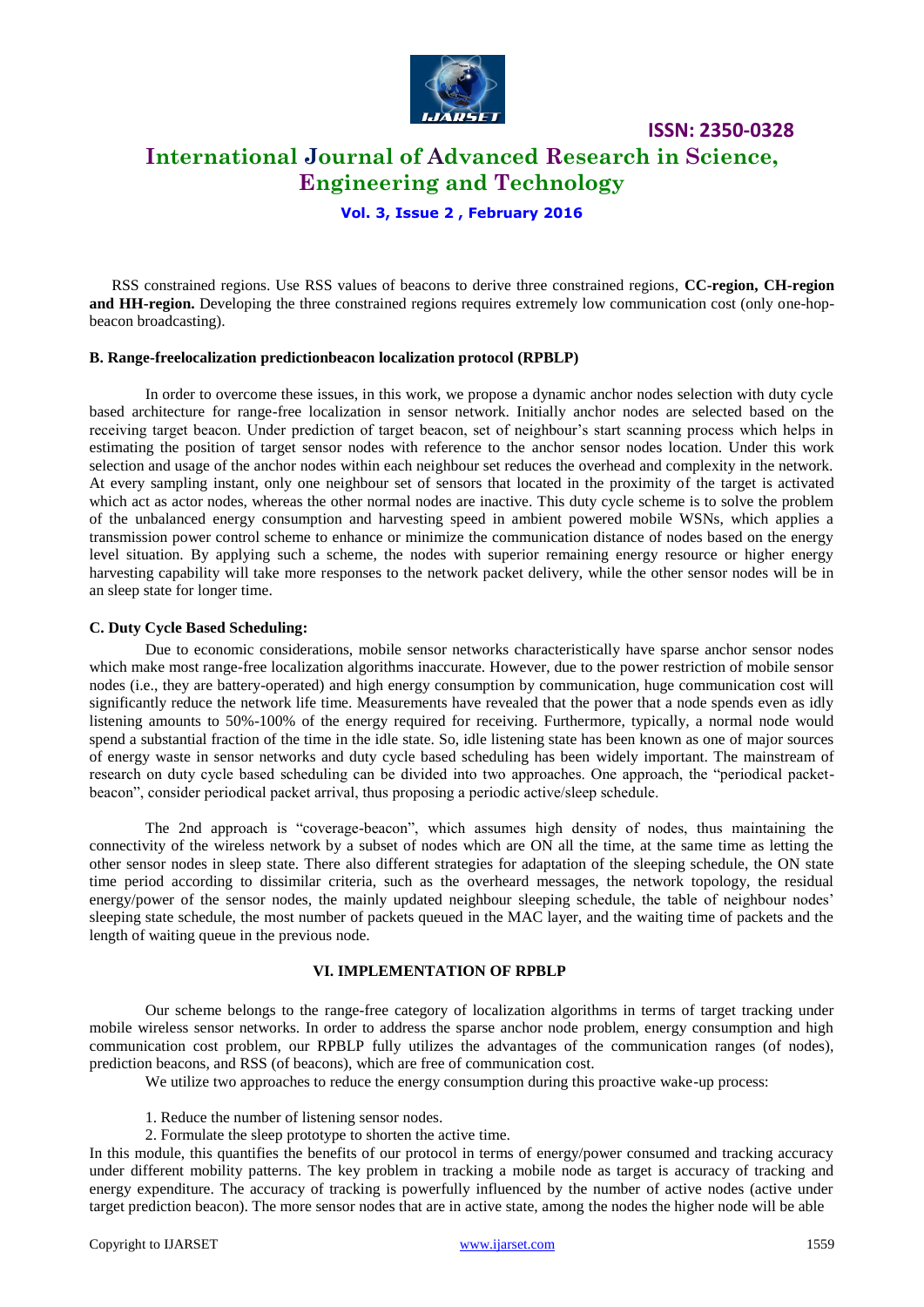

**International Journal of Advanced Research in Science, Engineering and Technology**

**ISSN: 2350-0328**

**Vol. 3, Issue 2 , February 2016**

to track accurately. Too few will result in inaccurate tracking. Therefore, energy/power expenses is proportional to the amount of active sensor nodes; the larger the size of the active tracking area, thus higher energy consumption. To accurately track the target and minimize energy, a low set of sensors nodes need to be active under prediction beacon.

### **VII. INPUT CONFIGURATION SETUP**

This module require to configure some parameters which is supported to execute our proposed routing protocol like Nodes count, Mobility type, Layer -MAC protocol, Simulation time, Band width, Coverage range etc… by setting these kinds of parameters execute our proposed routing protocol with others layers interaction. Setup the layer wise result outcomes in the configuration procedure.



Fig.8.1 Input configuration of RPBLP

### **A. Performance Measurements**

First, we need to specify the essential input parameters in the Config input file as said above. For our simulation procedure, we have been specific about certain feature parameters as mentioned below to enable hassle free simulation

Terrain range – ( 1000,1000)

Number of nodes – 50 (This is a scalable simulator. Hence number of nodes can be increased at will.)

These parameters were holed for the whole process of experimentation with the new protocol.

The performance of the proposed algorithm is evaluated through glomosim simulator. Performance metrics values are utilized in the simulations for performance comparison:

**Packet arrival rate**. The percentage of the number of expected data packets to the number of total packets sent by the source node.

**Average end-to-end delay**. The average time elapsed for delivering a data packet within a successful transmission in a network.

**Communication overhead**. The average number of transmitted control bytes per second, including both the data packet and the control packets.

**Energy consumption**. The energy consumption for the entire network, including transmission energy consumption ate for both the data and control packets.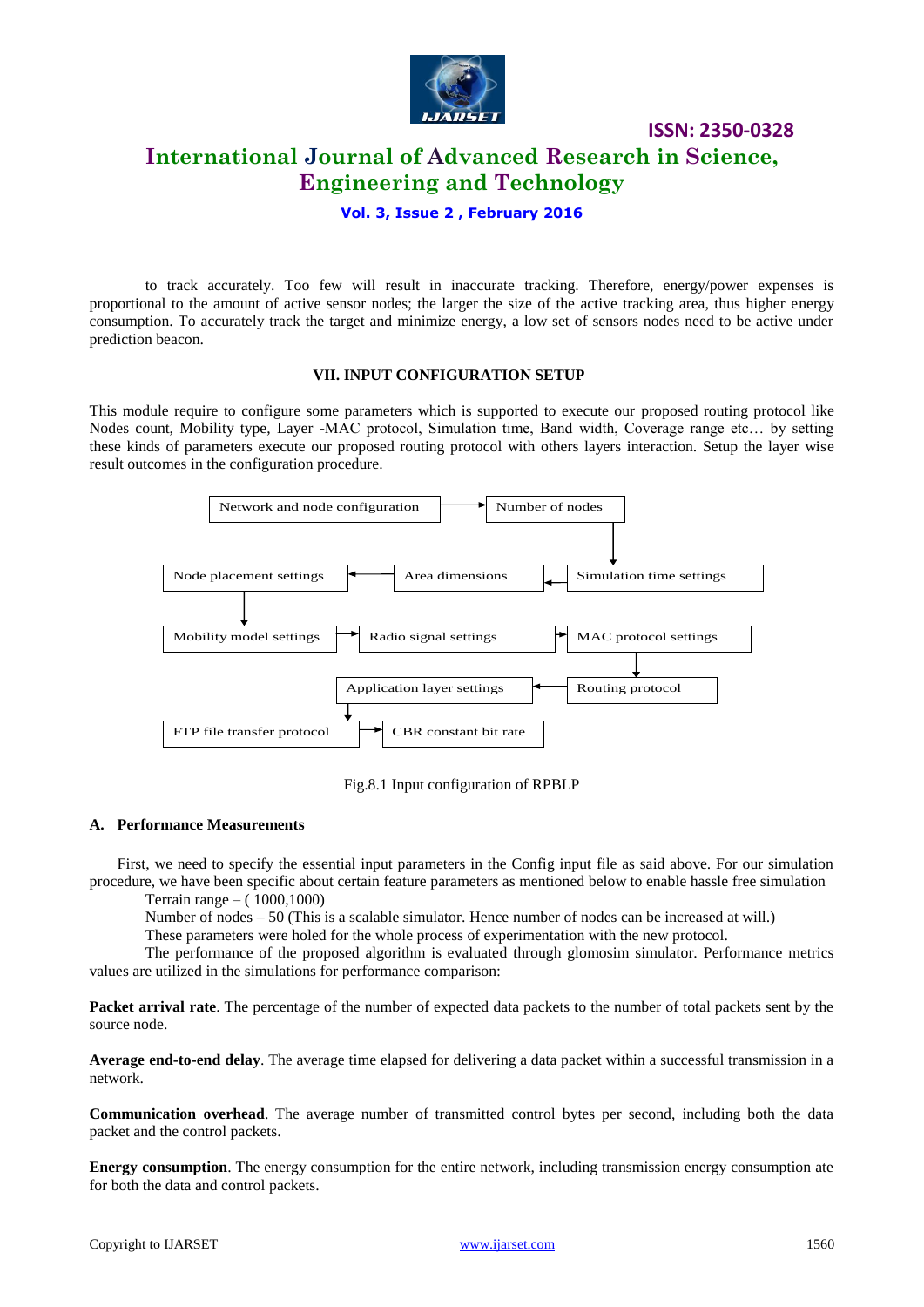

## **ISSN: 2350-0328 International Journal of Advanced Research in Science, Engineering and Technology**

**Vol. 3, Issue 2 , February 2016**

### **VIII. RESULT AND DISCUSSION**

We conduct test evaluation on our prototype. Our evaluation process focuses on comparing the energy efficiency and beacon localization process of the proposed system. The Duty Cycle based schedule save the energy efficiency and target received successfully using beacon localization process in a network setup.



Fig 8.1 Comparison OfBeacon Localization Process With Localization Process

In the above fig 8.1 comparing the localization process with beacon localization process. Thus, the target identified accurately by using beacon localization process then other localization process.



Fig.8.2 Comparison OfIdle And Duty Cycle Based Nodes

Similarly the energy efficiency of idle nodes in existing system is compared with duty cycle based nodes. In this fig 8.2 energy wastage is overcome by using duty cycle based nodes.

.